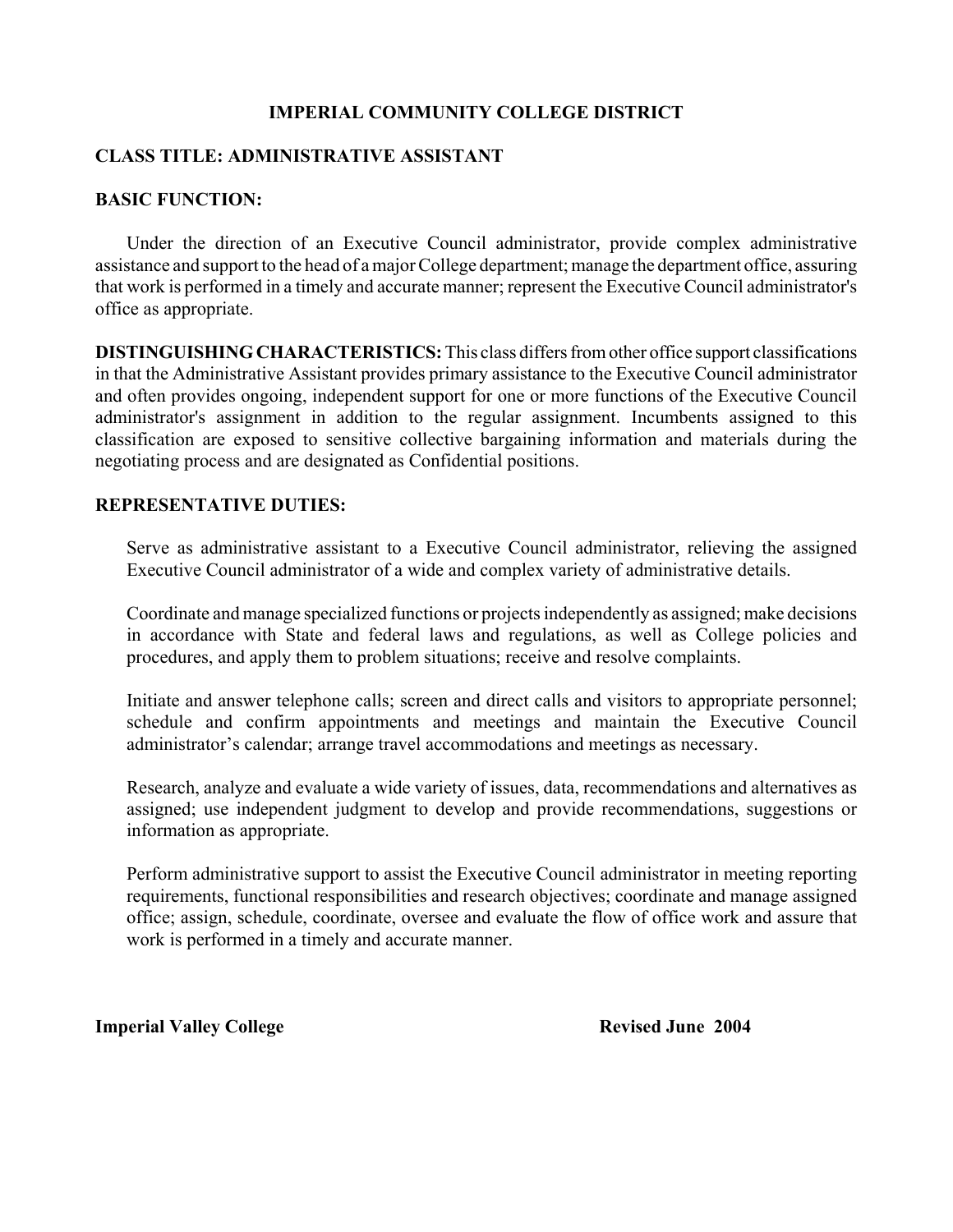### **ADMINISTRATIVE ASSISTANT (Continued) Page 2**

Serve as liaison between the Executive Council administrator and the Superintendent/President, administrators, managers, academic and classified staff, students, representatives of community agencies and the general public by relaying messages, answering questions, clarifying information, responding to requests, resolving problems, explaining College policies and procedures or referring callers to the Executive Council administrator or others.

Discuss and review calendar and events daily with the Executive Council administrator to assure timely coordination of office activities and status of assigned projects; prepare preliminary responses to correspondence for Executive Council administrator's approval.

Assure that Board agenda items and supporting documents are developed, prepared and forwarded within College timelines and legal guidelines; assure the Executive Council administrator receives timely notification of Board requests for information or action; assure that the Board receives information and notification of action taken as requested; maintain confidentiality of records and information, including information regarding Board, College, personnel, student or controversial matters.

Monitor expenditure of funds and oversee office budget activities; maintain current account balances; recommend budget transfers, revisions and expenditures related to office supplies; prepare purchase requisitions.

Develop schedules related to department activities and services; maintain calendars and coordinate committee and other meetings; review, update and inform the Executive Council administrator and others of essential timelines.

Provide staff support to standing and ad hoc committees and other groups as assigned; attend meetings, take notes or record proceedings; prepare and distribute agendas, background materials and minutes as appropriate.

Train, supervise and evaluate student workers and office assistants as assigned; order supplies and assure proper functioning of office equipment.

Compose correspondence independently; format, type, proofread, duplicate and distribute correspondence, notices, lists, forms, memoranda and other materials according to established procedures and standards.

Inspect documents, forms, records and other materials for accuracy and completeness; process a variety of forms and documents according to established procedures; assure conformance to established guidelines and standards.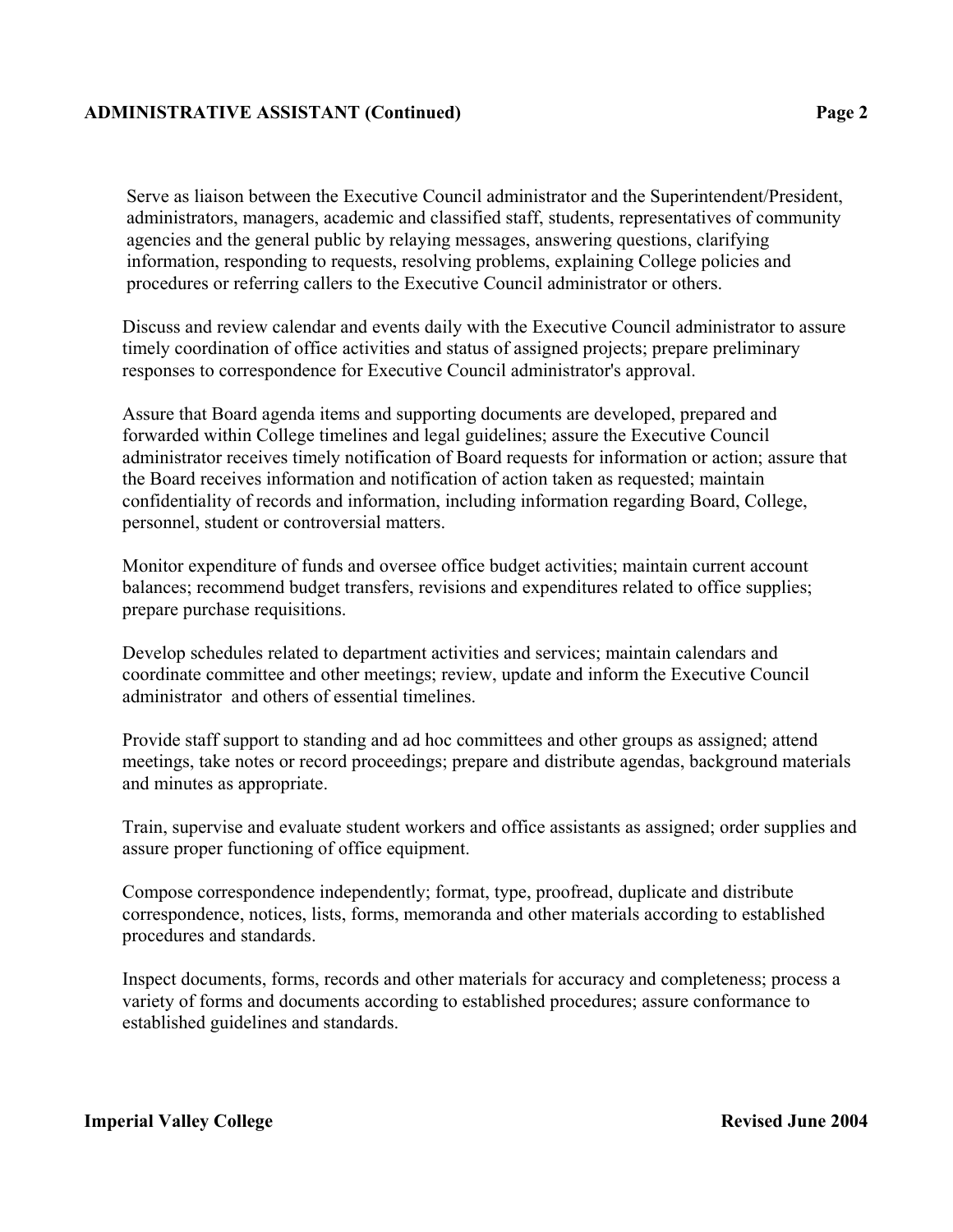# **ADMINISTRATIVE ASSISTANT (Continued) Page 3**

Establish complex, interrelated filing systems including confidential files; collect, compile and record narrative, statistical and financial data and other information; research and verify information as requested.

Operate a microcomputer and peripherals, using word processing, spreadsheet, database management and other specialized software.

Operate a variety of other office equipment including calculator, copy machine, facsimile machine and dictation equipment.

Perform related duties as assigned.

# **KNOWLEDGE AND ABILITIES:**

KNOWLEDGE OF:

College organization, operations, policies, procedures and objectives.

Modern administrative office practices, procedures and equipment, including letter and report writing, financial and statistical record-keeping, receptionist and telephone techniques and etiquette.

Applicable sections of State Education Code and other applicable laws.

Educational environment.

Basic math.

Basic research methods and techniques.

Office management techniques.

Oral and written communication skills.

Interpersonal skills using tact, patience and courtesy.

Public relations techniques.

ABILITY TO:

Learn quickly and work within the organization, functions, policies and procedures of an assigned area of administration.

Plan, organize, coordinate, manage and participate in office operations specific to the Executive Council administrator's assigned areas of responsibility.

Establish, review and revise office work priorities as needed.

Use sound judgment in recognizing scope of authority.

Analyze situations accurately and adopt an effective course of action.

Exercise good judgment and discretion in analyzing and resolving confidential, difficult and sensitive situations.

Communicate effectively orally and in writing.